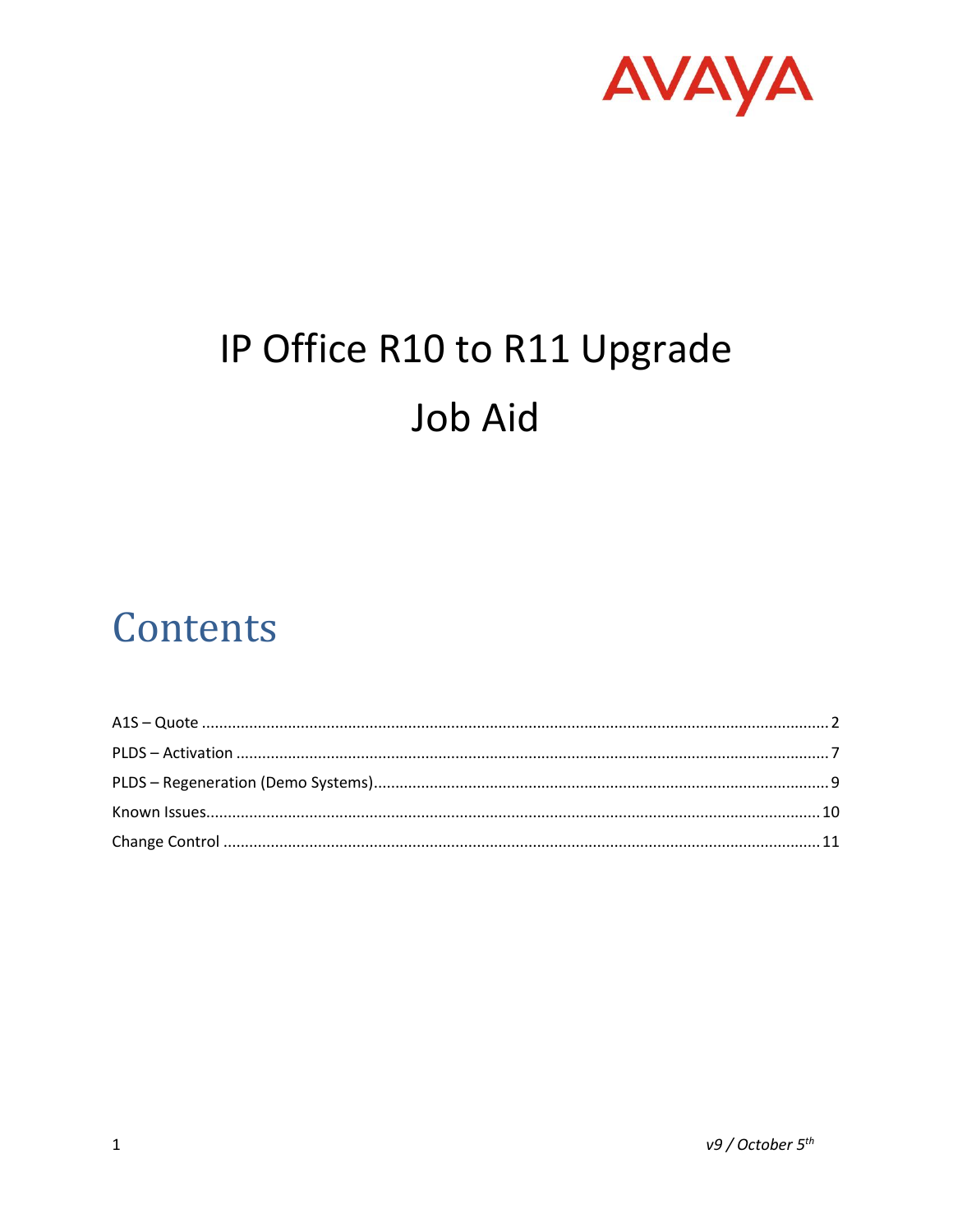

## <span id="page-1-0"></span>A1S – Quote

#### Go into the **IP Office Software Upgrade tool**.

| <b>IP Office Software Upgrades</b>     |                                                                   |  |  |  |
|----------------------------------------|-------------------------------------------------------------------|--|--|--|
| (?)<br>IP Office Software Upgrade Help |                                                                   |  |  |  |
| IP Office Release                      | Existing<br>Target<br>Pre R10<br>$R11$ $\vee$<br><b>R10</b><br>uг |  |  |  |
| How many nodes are you upgrading?      |                                                                   |  |  |  |
| IP Office Configuration                | SMB(Single Node) or Mid-Market(Multi Node) ↓                      |  |  |  |

Select R10 for Existing and R11 for Target.

No XML upload is required or supported in case of R10 to R11 upgrades – this is required for pre R10 upgrades only.

If this is for a Server Edition enter the number of all the nodes including the Primary, Secondary and all the Expansion systems. If it is for Essential or Preferred only 1 node needs to be entered.

Where it asks the IP Office Configuration Select SMB (Single Node) or Mid-Market (Multi Node) unless this is for an Enterprise Branch for Aura.

Under Systemwide Options it is also possible to select either of SMB or Mid-Market as appropriate; further IP Office Select can be configured in case of Mid-Market if applicable.

|                                            | <b>Systemwide Options</b>                                                                                                              |                                                    |                        |  |  |
|--------------------------------------------|----------------------------------------------------------------------------------------------------------------------------------------|----------------------------------------------------|------------------------|--|--|
| $^{(2)}$<br><b>Systemwide Options Help</b> |                                                                                                                                        |                                                    |                        |  |  |
|                                            | RELEASE Indicate the IP Office Release.<br>SOLUTION TYPE Indicate the IP Office solution type.<br>IPO SELECT IP Office Select version. | Existing<br>$N/A \vee$<br><b>SMB</b><br>Mid-Market | Target<br>$R11$ $\vee$ |  |  |
| Passwords                                  |                                                                                                                                        |                                                    |                        |  |  |
| Federal/Government                         |                                                                                                                                        |                                                    |                        |  |  |
| Note: Locations are automatically created. |                                                                                                                                        |                                                    |                        |  |  |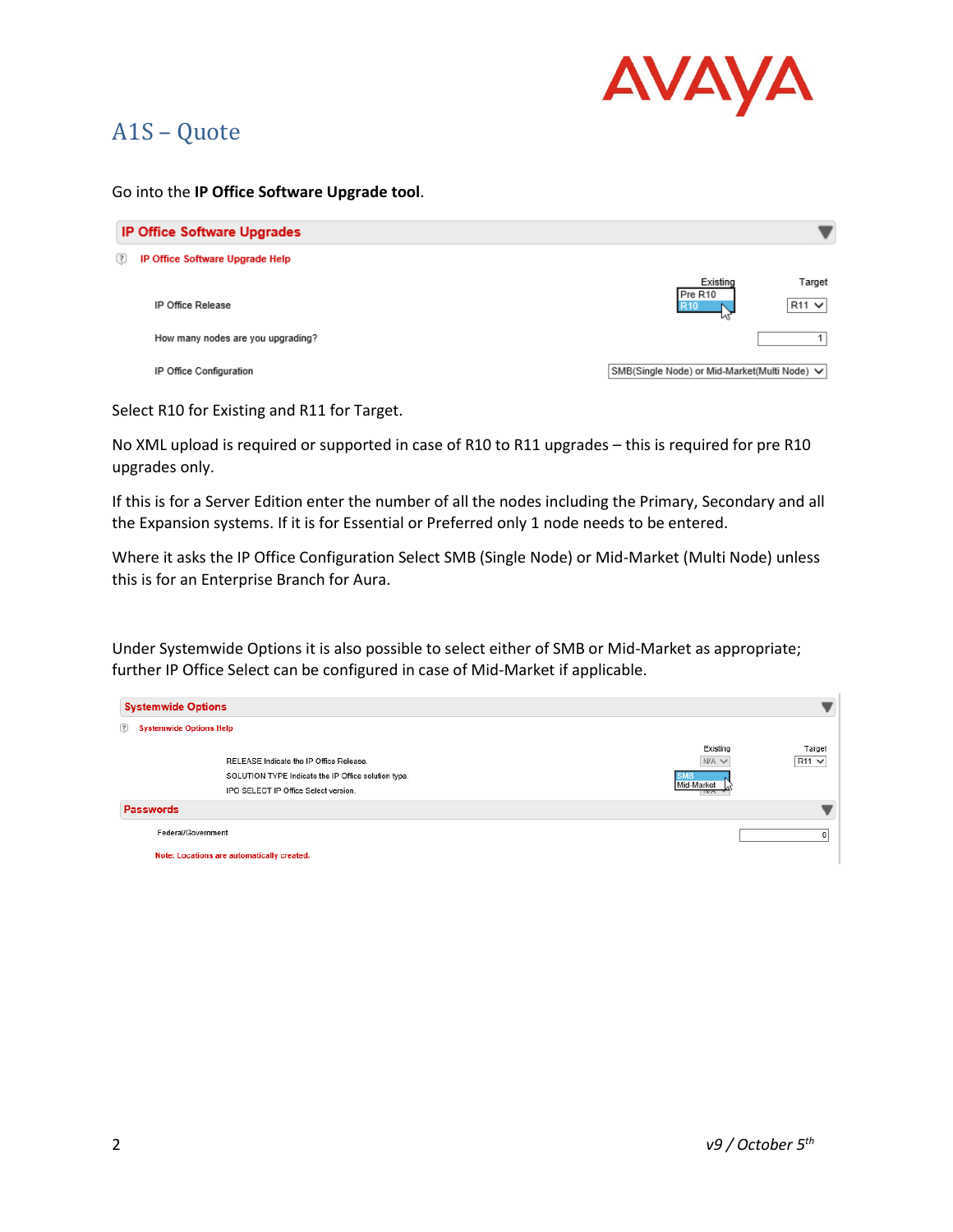

Support Options is intended for Centralized Branch solution only.

| <b>Support Options</b>                    |                                                                                                                                           |             |              |  |
|-------------------------------------------|-------------------------------------------------------------------------------------------------------------------------------------------|-------------|--------------|--|
| $\sqrt{2}$<br><b>Support Options Help</b> |                                                                                                                                           |             |              |  |
|                                           | Systemwide Support Advantage Options (Branch Centralized designs only)                                                                    |             |              |  |
|                                           | Select the appropriate Support Advantage coverage and billing frequency for all locations in this design.                                 |             |              |  |
|                                           |                                                                                                                                           | Existing    | Target       |  |
|                                           | Support Advantage                                                                                                                         | $N/A \vee$  | $N/A$ $\vee$ |  |
|                                           | <b>Billing Frequency</b>                                                                                                                  | $N/A \vee$  | $N/A$ $\vee$ |  |
|                                           | Upgrade Advantage                                                                                                                         | $N/A \vee$  | $N/A$ $\vee$ |  |
| <b>Other Support Options</b>              |                                                                                                                                           |             |              |  |
|                                           | Is remote installation support required for the Office Workers and/or<br>Power Users?                                                     | $No$ $\vee$ | $No$ $\vee$  |  |
|                                           | Enter the number of remote installation support instances required for<br>Office Workers and/or Power Users<br>Note: minimum 25 instances |             |              |  |

Next click on Physical Location 1 / other locations as relevant in case of Mid-Market.

|    | <b>Node (Site) Information</b>                                                                                                                                                                                                                                                                                                                                                                                                                                                                         |                               |                            |
|----|--------------------------------------------------------------------------------------------------------------------------------------------------------------------------------------------------------------------------------------------------------------------------------------------------------------------------------------------------------------------------------------------------------------------------------------------------------------------------------------------------------|-------------------------------|----------------------------|
| 12 | <b>Node Configuration Help</b>                                                                                                                                                                                                                                                                                                                                                                                                                                                                         |                               |                            |
|    | SERVER TYPE Indicate the server type for this<br>location.                                                                                                                                                                                                                                                                                                                                                                                                                                             | Existing<br>500 $v$ 2 $\vee$  | Target<br>500 $v$ 2 $\vee$ |
|    | RELEASE Indicate the IP Office Release for this<br>location.                                                                                                                                                                                                                                                                                                                                                                                                                                           | $R10 \vee$                    | $R11$ $\vee$               |
|    | SUPPORT CONTRACT Is there a valid IPOSS<br>contract existing for this location?<br>SYSTEM ID/FEATURE KEY Indicate the System<br>Identification Number/Feature Key (mandatory for<br>ADI)<br>(Refer to 'System Config' tab in IP Office Server<br>Edition Manager and System Identification<br>Number/Feature Key on shipping carton label. For<br>IP 500V2, Feature Key/Dongle ID refer to the<br>'system Config' tab in IP Office Manager. Also can<br>be found on the actual Smart Card or SD card.) | No<br>Yes<br>hş<br><b>N/A</b> |                            |
|    | <b>HOST ID Indicate the Host Identification Number</b><br>(mandatory for PLDS)<br>(Refer to the license tab of the IP Office Server<br>Edition Manager)                                                                                                                                                                                                                                                                                                                                                |                               |                            |

Select the correct answer for SUPPORT CONTRACT. Note that the default answer is currently set to YES so ensure the valid answer is selected if IPOSS is not in place; it is planned to change this default to NO to avoid confusion.

The PLDS Host ID is not used currently and can be ignored. It is planned to grey out this input to avoid confusion.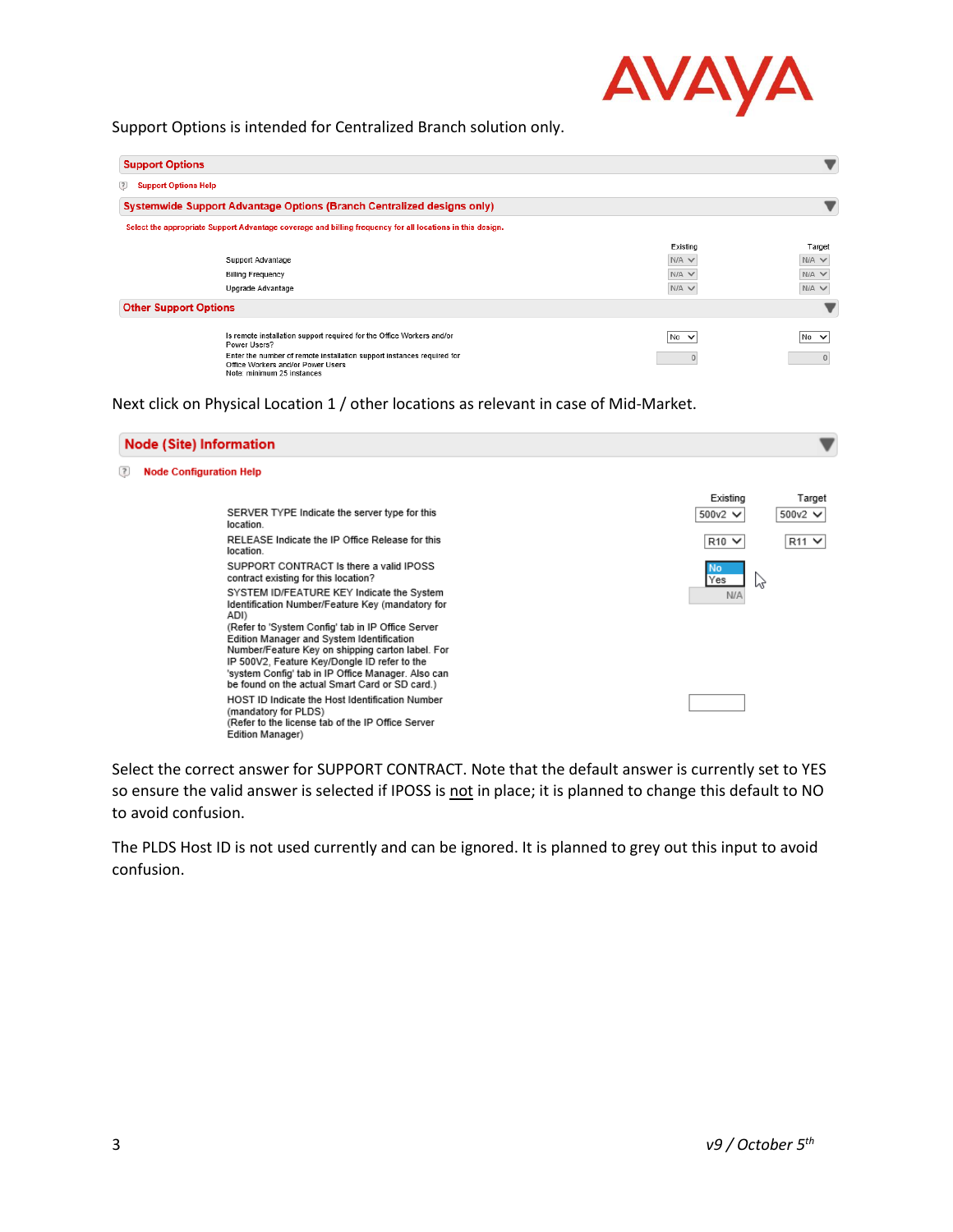

Manually fill out the form for IP Office Licenses.

- The material codes with indication of R10+ are also known as "Release ANY" codes and may be used for Release 10 and higher (R10+) system deployments. The SAP descriptions have been modified to show 10+ for this change, while the material code remains the same.
- Other codes are R11 specific and contain R11 in the description.
- Appendix B of the [IP Office R11 Offer document](https://sales.avaya.com/documents/1399680861662) has a full listing of all R11 license codes.

There is more information on retrieving customer license information in the section on [PLDS](#page-6-0) – [Activation](#page-6-0) later in this document.

Note that as of late August time the A1S tools now have a "split screen" for IP Office license entry.

One section is dedicated to the R11 specific licenses and another for the R10+ licenses. The intent is to help partners clearly identify those R11 specific licenses which **do need** to be populated under Existing licenses as per screenshot just below.

If no value is entered for a Target field it will default to the value entered for Existing.

It is also possible to expand R11 specific licenses (e.g. Office Workers below.) Any R11 specific licenses (upgrade or expansion) will appear in the A1S tool output.

The Existing number of Nodal licenses will be prepopulated. Enter the Target number of licenses required. (Exception: Existing quantities must be entered manually for Branch designs with WebLM.)

If R10 to R11 upgrade design and any of the following licenses exists the quantity must be entered.

| <b>Basic Edition</b>                                                                             |
|--------------------------------------------------------------------------------------------------|
| <b>Essential Editon</b>                                                                          |
| VM Pro / Preferred Edition                                                                       |
| Server/Virtualized Server Edition PLDS Licenses                                                  |
| Enter the number of Server Edition licenses to uplift to Virtualized<br>Server Edition licenses. |
| Office Workers                                                                                   |
| Power Users                                                                                      |
| Mobile Workers                                                                                   |
| <b>Teleworkers</b>                                                                               |
| VM Pro / TTS Pro Linux                                                                           |
| <b>TTS Microsoft Windows</b>                                                                     |
| Contact Recorder to Media Manager                                                                |
| <b>Branch WebLM</b>                                                                              |





| Target         |  |
|----------------|--|
| 0              |  |
| 1              |  |
| 1              |  |
| $\Omega$       |  |
| $\overline{0}$ |  |
|                |  |
| 15             |  |
|                |  |
| 20             |  |
| 30             |  |
| 40             |  |
| 0              |  |
| 0              |  |
| 0              |  |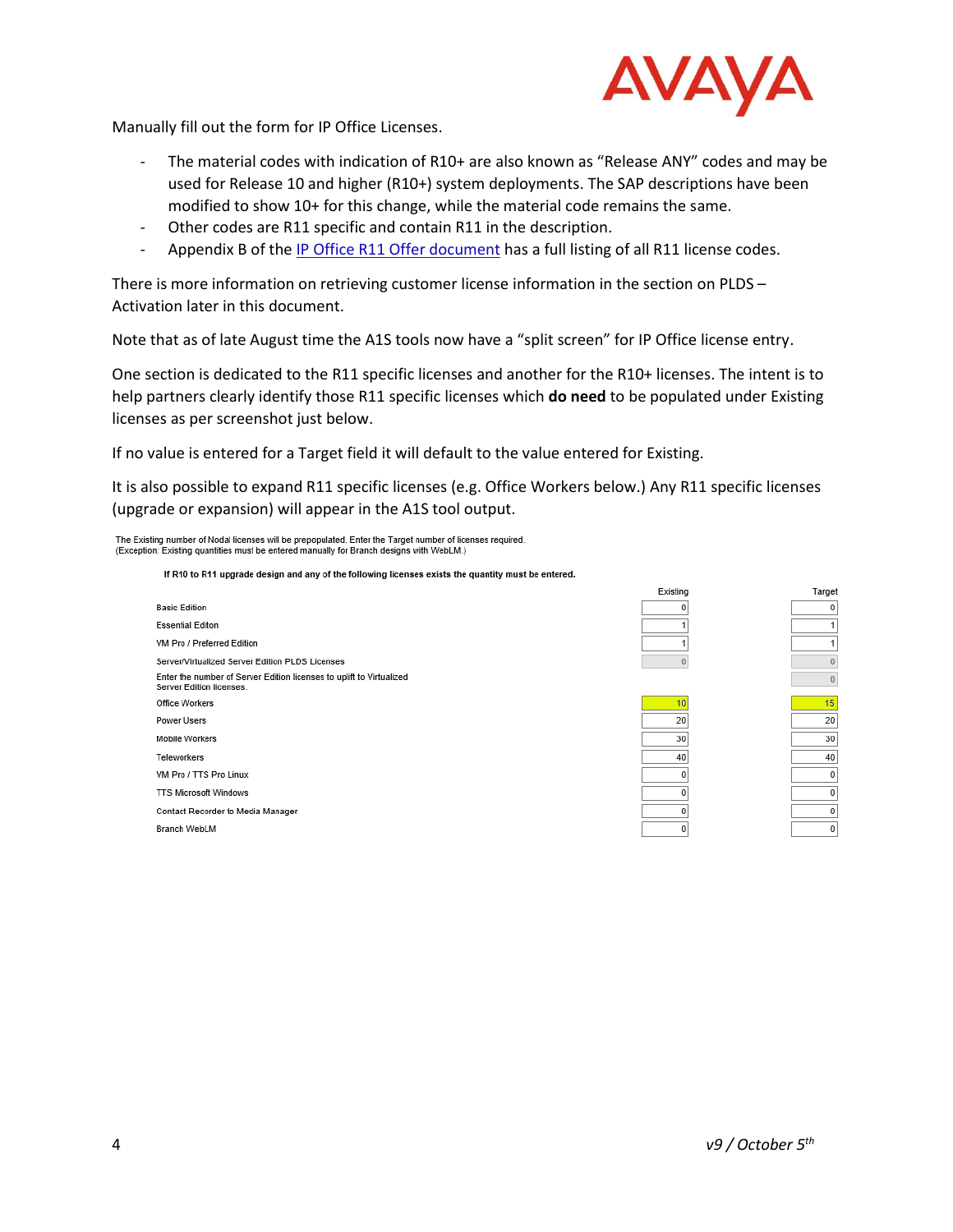

R10+ licenses **do not need** to be populated under Existing unless there is an expansion planned for any of those licenses as part of the software upgrade. These licenses already exist for the customer system in PLDS and are valid for any software version after R10 (including R11).

R10+ licenses will not appear in A1S tool outputs unless in case of a license expansion (e.g. Avaya IP Endpoints below). Note that no other R10+ license fields are populated below – an entry is only required for R10+ licenses where an expansion is planned as part of the upgrade.

| If R10 to R11 Upgrade design, only make entries in this section<br>if ADDITIONAL licenses are required.                                                                                                                                                              |                     |                    |
|----------------------------------------------------------------------------------------------------------------------------------------------------------------------------------------------------------------------------------------------------------------------|---------------------|--------------------|
| Embedded VM Additional Ports                                                                                                                                                                                                                                         | $\mathbf 0$         | 0                  |
| VM Pro / Preferred Edition Additional Voicemail Ports<br>(Exclude 2 Messaging Ports included with the Essential Edition, 4<br>VoiceMail Pro ports included with Preferred or 2 VoiceMail Pro ports<br>that are included with each Mid-Market Server Edition license) | $\mathbf 0$         | $\mathbf 0$        |
| Server Edition ADI Licenses<br>(All ADI Server Edition licenses on the XML file are populated as<br>Regular Server Edition (non- Virtualized). Please enter all ADI Nodal<br>Virtualized SE quantities on the Virtualized Server Edition line<br>below.)             | $\overline{0}$      | $\bf{0}$           |
| Virtualized Server Edition ADI Licenses<br>(Manually enter the number of Existing Virtualized Server Edition<br>ADI licenses.)                                                                                                                                       | $\overline{0}$      | $\overline{0}$     |
| Receptionists                                                                                                                                                                                                                                                        | 0                   | 0                  |
| Web Collaboration Users                                                                                                                                                                                                                                              | $\mathbf 0$         | 0                  |
| Avaya Softphone                                                                                                                                                                                                                                                      | $\overline{0}$      | 0                  |
| 3rd Party TTS                                                                                                                                                                                                                                                        | $\bf{0}$            | 0                  |
| VM Pro UMS                                                                                                                                                                                                                                                           | 0                   | 0                  |
| Avaya IP Endpoints                                                                                                                                                                                                                                                   | 100                 | 110                |
| 3rd Party IP Endpoints                                                                                                                                                                                                                                               | $\bf{0}$            | 0                  |
| <b>TAPI WAV</b>                                                                                                                                                                                                                                                      | $\overline{0}$      | 0                  |
|                                                                                                                                                                                                                                                                      |                     |                    |
| <b>SIP Trunk Channels</b><br>B                                                                                                                                                                                                                                       | 0                   | $\bf{0}$           |
| Select Digital Trunk Type                                                                                                                                                                                                                                            | E <sub>1</sub><br>◡ |                    |
| Indicate the total number of additional T1, E1 or E1R2 channels.                                                                                                                                                                                                     | 0                   | $\mathbf{0}$       |
| <b>SM Trunk Channels</b>                                                                                                                                                                                                                                             | 0                   | 0                  |
| 500v2 Voice Networking Channels                                                                                                                                                                                                                                      | 0                   | $\bf{0}$           |
| <b>Branch Centralized End Points</b>                                                                                                                                                                                                                                 | $\overline{0}$      | $\bf{0}$           |
| CTI (Link Pro)                                                                                                                                                                                                                                                       | 0                   | $\bf{0}$           |
| IP Sec VPN                                                                                                                                                                                                                                                           | 0                   | 0                  |
| Contact Recorder / VM Pro Recording Administrator                                                                                                                                                                                                                    | 0                   | $\mathbf{0}$       |
| Integrated Contact Reporter Voice Agents                                                                                                                                                                                                                             | $\overline{0}$      | $\bf{0}$           |
| Integrated Contact Reporter Supervisors                                                                                                                                                                                                                              | 0                   | $\bf{0}$           |
| Media Manager                                                                                                                                                                                                                                                        | No<br>$\checkmark$  | No<br>$\checkmark$ |
| ACCS-Avaya Contact Center Select enablement                                                                                                                                                                                                                          | 0                   | $\mathbf{0}$       |
|                                                                                                                                                                                                                                                                      |                     |                    |

Under Physical Location / Hardware Support Configuration – entering a number of servers at this point results in adding IPOSS to the quote.

| <b>Hardware Support Configuration</b>                                              |                                                                                                                                                   |          |
|------------------------------------------------------------------------------------|---------------------------------------------------------------------------------------------------------------------------------------------------|----------|
| $\left( 3\right)$<br><b>Hardware Support Configuration help</b>                    |                                                                                                                                                   |          |
| exists for this location no additonal coverage will be provided for these servers. | Enter the number of existing servers at this location. IPOSS must be selected in the Maintenance Services configurator. If a valid IPOSS contract |          |
|                                                                                    |                                                                                                                                                   | Existing |
| IP500 V2 Chassis                                                                   |                                                                                                                                                   |          |
| Linux Server (small)                                                               |                                                                                                                                                   |          |
| Linux Server (large)                                                               |                                                                                                                                                   |          |
| Customer Provided / Virtual Server                                                 |                                                                                                                                                   |          |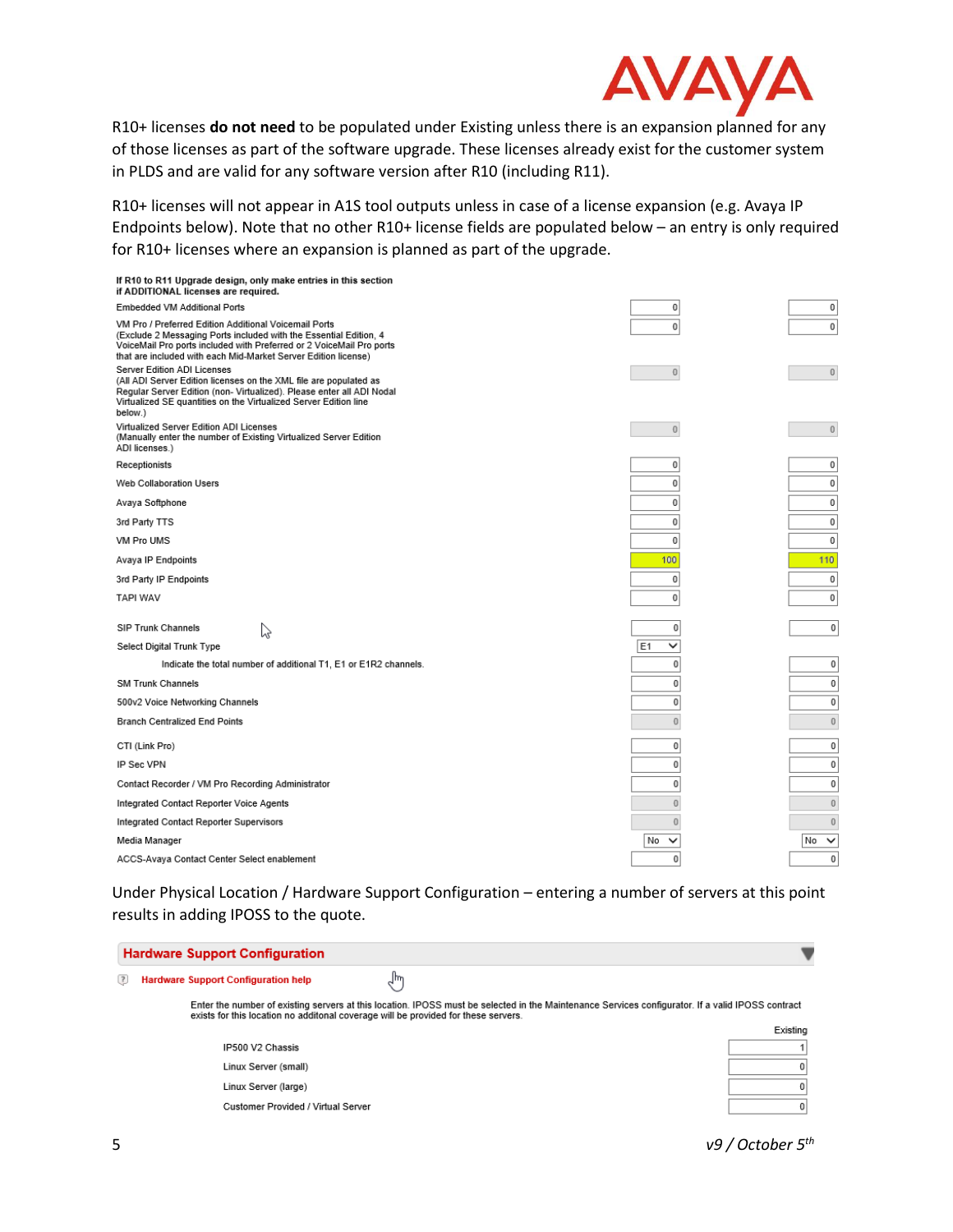

It is now possible to Configure Design and Save Design as usual.



IPOSS will be presented during quote validation if that has been selected earlier in the quote as above.

|                    | <b>IP Office Support Services (IPOSS)</b>                                                                                                                                                                                                                                                                                                                                                      |                                |
|--------------------|------------------------------------------------------------------------------------------------------------------------------------------------------------------------------------------------------------------------------------------------------------------------------------------------------------------------------------------------------------------------------------------------|--------------------------------|
| $\left( 3 \right)$ | Responses to these questions on this screen pertain only to maintenance coverage for IP Office Support Services.<br>Responses to the questions are only for new configurations, upgrades and additions are not supported.<br>However, upgrades and additions from the SSE configurator for ACCS and IPOCC are supported.<br>Support Advantage is not available for IP Office Support Services. |                                |
|                    | <b>IP Office Support Services</b>                                                                                                                                                                                                                                                                                                                                                              |                                |
|                    | DELIVERY MODEL Select the Delivery model for IP Office Support Services. (ACIS or ACSS Certification is<br>required to purchase Co-Delivery)                                                                                                                                                                                                                                                   | $\left( 3\right)$<br>Wholesale |
|                    | REMOTE TECHNICAL SUPPORT Select the Remote Technical Support Coverage option.                                                                                                                                                                                                                                                                                                                  | 8x5                            |
|                    | OPTIONAL PARTS COVERAGE Parts will be shipped based upon geographic availability. For Advanced Parts<br>Replacement (APR), select the desired option.<br>(Advanced Parts Replacement is not available for locations with Virtualized Servers.)                                                                                                                                                 | APR Next Business Day (NBD) ↓  |
|                    | CONTRACT TERM Select the Contract Term for IP Office Support Services.                                                                                                                                                                                                                                                                                                                         | 3 Year prepaid V               |

Note that only R11 specific codes are output for the R11 upgrade quote – this includes Essential Edition, Preferred / VMPro as well as the user profile licenses (Office Worker / Mobile Worker / Teleworker / Power User).

 $\rightarrow -$ 

4

| Levels | <b>Physical Location</b>   | <u>Dlv</u><br>Grp | Product<br>Code | Parent<br>Code | Quantity | Term | <b>Product Description</b>      |
|--------|----------------------------|-------------------|-----------------|----------------|----------|------|---------------------------------|
| 1.1    | <b>Physical Location 1</b> | 2                 | 370570          |                |          |      | <b>IPO SMB MODEL</b>            |
| 1.1.1  | Physical Location 1        | 2                 | 383110          | 370570         | 10       |      | IPO R10+ AV IP ENDPT 1 LIC      |
| 1.1.2  | Physical Location 1        | 2                 | 396442          | 370570         | 5        |      | IPO R11 OFFICE WORKER 1 LIC     |
| 1.1.3  | <b>Physical Location 1</b> | 2                 | 396485          | 370570         | 20       |      | IPO R11 PWR USER 1 UPG LIC      |
| 1.1.4  | <b>Physical Location 1</b> | 2                 | 396486          | 370570         | 40       |      | IPO R11 TELEWORKER 1 UPG LIC    |
| 1.1.5  | <b>Physical Location 1</b> | 2                 | 396487          | 370570         | 30       |      | IPO R11 MOBILE WORKER 1 UPG LIC |
| 1.1.6  | <b>Physical Location 1</b> | 2                 | 396488          | 370570         | 10       |      | IPO R11 OFFICE WORKER 1 UPG LIC |
| 1.1.7  | <b>Physical Location 1</b> | 2                 | 396491          | 370570         | 1        |      | IPO R11 ESSNTL ED UPG LIC       |
| 1.1.8  | <b>Physical Location 1</b> | 2                 | 396492          | 370570         |          |      | IPO R11 PREFRD VM PRO UPG LIC   |

R10+ codes are not output for a R11 upgrade quote – that includes Avaya IP Endpoint, 3<sup>rd</sup> Party IP Endpoint, Receptionist, SIP trunks and more as per the R11 Offer document. Those R10+ licenses are already on PLDS for the customer system and remain valid for R11 upgrade. The one exception would be where a customer expands number of R10+ licenses as part of a software upgrade, as per the additional ten Avaya IP Endpoint licenses in this example (adding ten more to the existing one hundred of same).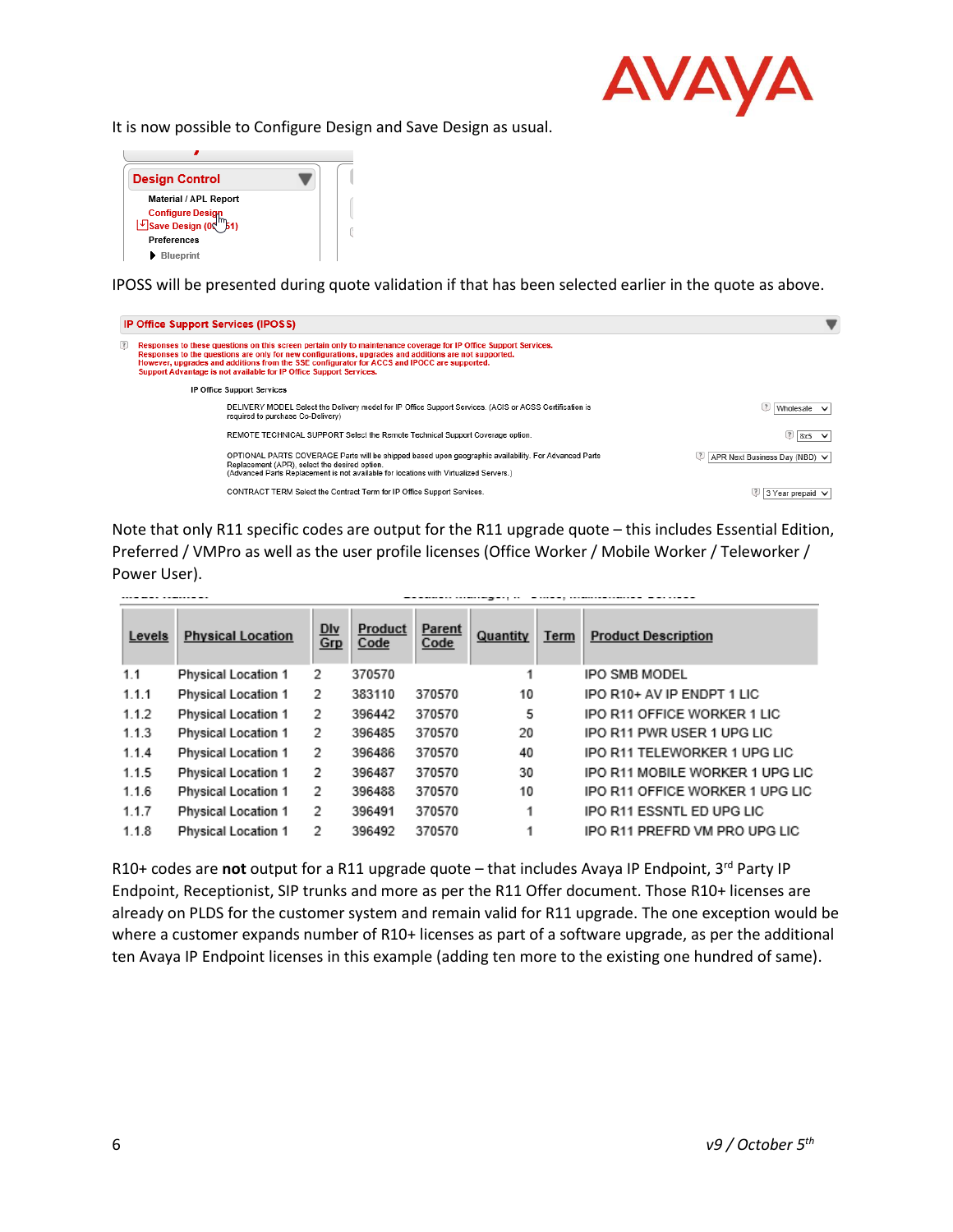

## <span id="page-6-0"></span>PLDS – Activation

#### In case of a **system with IPOSS**:

An entitled upgrade quote (IPOSS = YES) is still required in A1S and that quote must be ordered (\$0) to ensure correct R11 upgrade entitlements are made available in PLDS. Note that no LAC notifications result from PLDS in case of such an IPOSS entitled upgrade order.

Once the order is confirmed the system can then be upgraded using Prepaid Upgrade process in PLDS. To perform this type of upgrade, user will need a contract or SAP order # with SSU and the Host ID for the server. Both the SAP order and the License Host will need to be listed under the same Sold To # (Group ID).

If the Prepaid Upgrade option is not appearing as expected in PLDS then an email should be sent to Product Ops team [\(productops@avaya.com\)](mailto:productops@avaya.com) requesting their support to resolve the issue. Following relevant information must be included in the email request: SAP order number, PLDS host ID, and IPOSS contract number.

#### In case of a **system without IPOSS**:

The standard paid upgrade quote (IPOSS = NO) in A1S and corresponding order are first required. PLDS does generate a LAC notification in this case and the system can then be upgraded using Paid Upgrade process in PLDS.

To perform this type of upgrade, user will need a SAP order with upgrade entitlements and the Host ID for the server. Both the SAP order and the License Host will need to be listed under the same Company ID.

To review existing licenses in PLDS and understand which are Release ANY vs R10 / R11 specific the following steps can be used.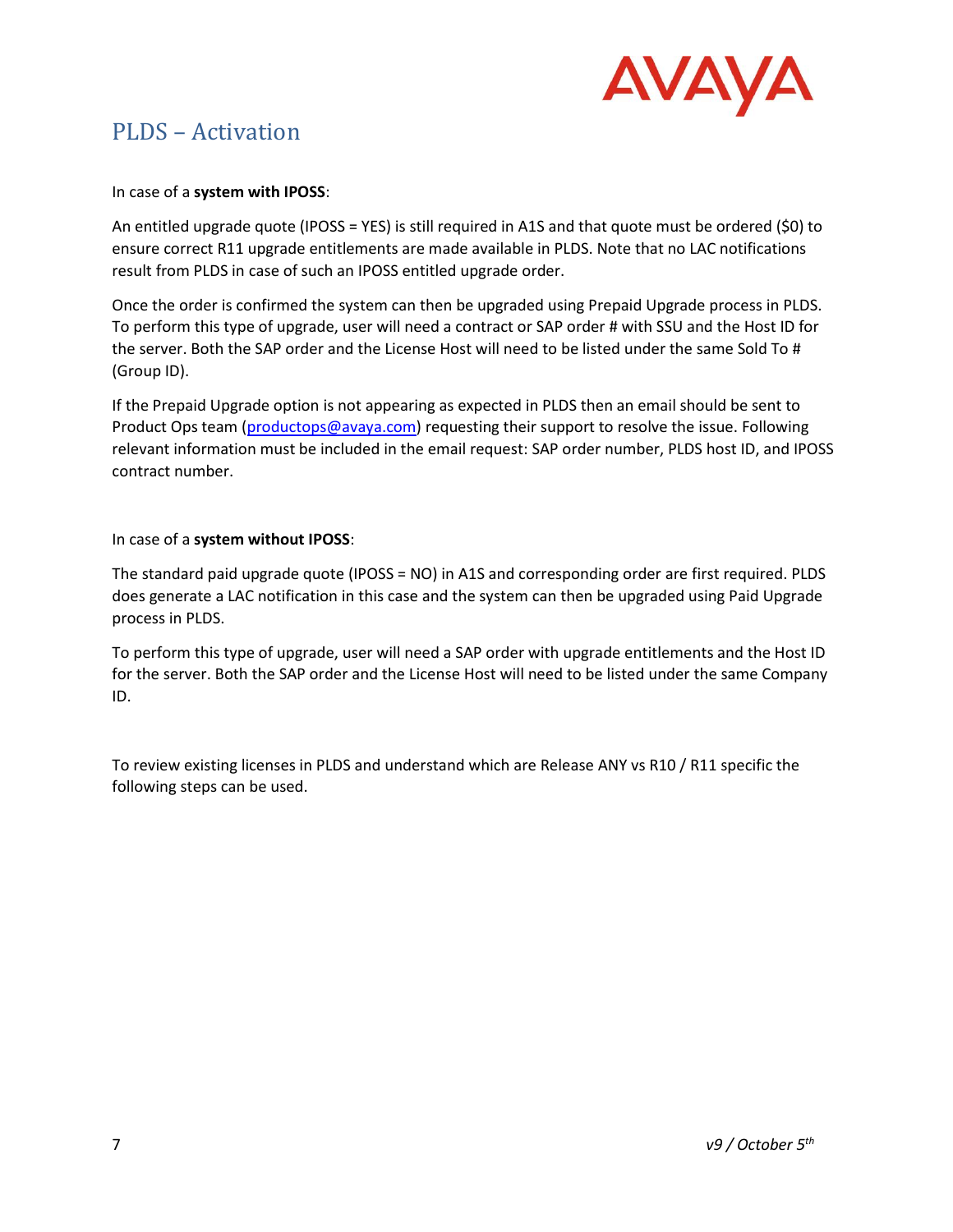

#### Within PLDS select Assets / View Entitlements – enter the relevant customer Sold To or FL information.

| Home Assets Activation Reports Help Log out                                                          |                                                                                                                                                                                |
|------------------------------------------------------------------------------------------------------|--------------------------------------------------------------------------------------------------------------------------------------------------------------------------------|
| <b>Search Entitlements</b><br>Return                                                                 |                                                                                                                                                                                |
|                                                                                                      | To view Guardian SPDR related entitlements, click on [Advanced Search] and select YES in the Guardian SPDR field. When the results list is displayed, scroll to the right to s |
| To display additional search criteria, click Advanced Search, Click here for additional Search Tips. |                                                                                                                                                                                |
| %indicates wildcard search                                                                           |                                                                                                                                                                                |
| %Company Name:                                                                                       | $\alpha$                                                                                                                                                                       |
| %End Customer Name (Group Name):                                                                     |                                                                                                                                                                                |
| %End Customer Sold To/FL (Group ID):                                                                 |                                                                                                                                                                                |
| %License Activation Code (LAC):                                                                      |                                                                                                                                                                                |
| Application:                                                                                         | 7                                                                                                                                                                              |
| Product:                                                                                             | * (Cannot display the entire list. To filter the list, type the value.)                                                                                                        |
| Status:                                                                                              | Available or Active ▼                                                                                                                                                          |
| <b>Search Entitlements</b><br>[Advanced Search]                                                      |                                                                                                                                                                                |

#### The relevant license information is displayed as below.

| Application                                                                                   | Product                                         | Product ID Title |                                                        | Version    | <b>Entitlement Type</b> | Total Qty                        |
|-----------------------------------------------------------------------------------------------|-------------------------------------------------|------------------|--------------------------------------------------------|------------|-------------------------|----------------------------------|
| IP Office                                                                                     | IP OFFICE SELECT VIRTUALIZED APP SERVER TRACKER | 339187           | IP OFFICE 3RD PARTY SERVER IPOSS PLDS TRACKING         | ANY        | License                 | 1 - No License File/Key Required |
| Session Border Controller Enterprise / Advanced Enterprise                                    | <b>SBCE Standard Enterprise Sessions</b>        | 382300           | ASBCE R7 STANDARD SERVICES SESSION IPO LICENSE 1-500 7 |            | License                 | 34 for a production license      |
| Session Border Controller Enterprise / Advanced Enterprise   SBCE Advance Enterprise Sessions |                                                 | 382305           | ASBCE R7 ADVANCED SERVICES SESSION IPO LICENSE 1-500 7 |            | License                 | 4 for a production license       |
| Session Border Controller Enterprise / Advanced Enterprise                                    | <b>ASBCE Virtualization</b>                     | 382326           | ASBCE R7 VE VAPP IPO FILES LICENSE                     | Any        | License                 | 1 for any license type           |
| Session Border Controller Enterprise / Advanced Enterprise   SBCE Encryption                  |                                                 | 382329           | ASBCE R7 ENCRYPTION FOR IPO LICENSE                    |            | License                 | 1 for a production license       |
| IP Office                                                                                     | <b>PO</b> Receptionists                         | 382687           | IP OFFICE R10 RECEPTIONIST 1 PLDS LIC:CU               | <b>ANY</b> | License                 | 3 for a production license       |
| IP Office                                                                                     | IPO 3rd Party IP Endpoints                      | 383072           | IP OFFICE R10 3RD PARTY IP ENDPOINT 1 PLDS LIC:CU      | ANY        | License                 | 5 for a production license       |
| IP Office                                                                                     | IPO VMPro Recordings Administrators             | 383083           | IP OFFICE R10 CONTACT RECORDER PLDS LIC:DS             | 10         | License                 | 1 for a production license       |
| IP Office                                                                                     | <b>IPO SIP Trunk Channels</b>                   | 383085           | IP OFFICE R10 SIP TRUNK 1 PLDS LIC:CU                  | ANY        | License                 | 30 for a production license      |
| IP Office                                                                                     | <b>PO Power User</b>                            | 383098           | IP OFFICE R10 POWER USER 1 PLDS LIC:CU.                | 10         | License                 | 4 for a production license       |
| IP Office                                                                                     | IPO Office Worker                               | 383106           | IP OFFICE R10 OFFICE WORKER 1 PLDS LIC:CU              | 10         | License                 | 90 for a production license      |
| IP Office                                                                                     | <b>IPO Avava IP Endpoints</b>                   | 383110           | IP OFFICE R10 AVAYA IP ENDPOINT 1 PLDS LIC:CU          | ANY        | License                 | 105 for a production license     |
| IP Office                                                                                     | <b>PO Essential Edition</b>                     | 383125           | IP OFFICE R10 ESSENTIAL EDITION PLDS LIC:DS            | 10         | License                 | 1 for a production license       |
| IP Office                                                                                     | <b>PO Preferred Edition</b>                     | 383128           | IP OFFICE R10 PREFERRED VOICEMAIL PRO PLDS LIC:DS      | 10         | License                 | 1 for a production license       |
|                                                                                               |                                                 |                  |                                                        |            |                         |                                  |

Note that in case of the IP Office licenses

- Some are software version specific
	- $\circ$  These licenses will need to be updated with the R10 to R11 upgrade quote i.e. the relevant values must be entered for Existing licenses
	- o For example: Essential Edition, Preferred Edition, Office Worker
- Some are noted as Release ANY
	- $\circ$  These licenses do not need to be updated with the R10 to R11 upgrade quote i.e. these licenses are still valid for R11
	- $\circ$  No values need to be entered for Existing licenses, unless the customer wishes to add extra licenses as part of the upgrade process – in that case Existing and Target should be entered
	- o For example: Receptionist, SIP trunk, Avaya IP Endpoint license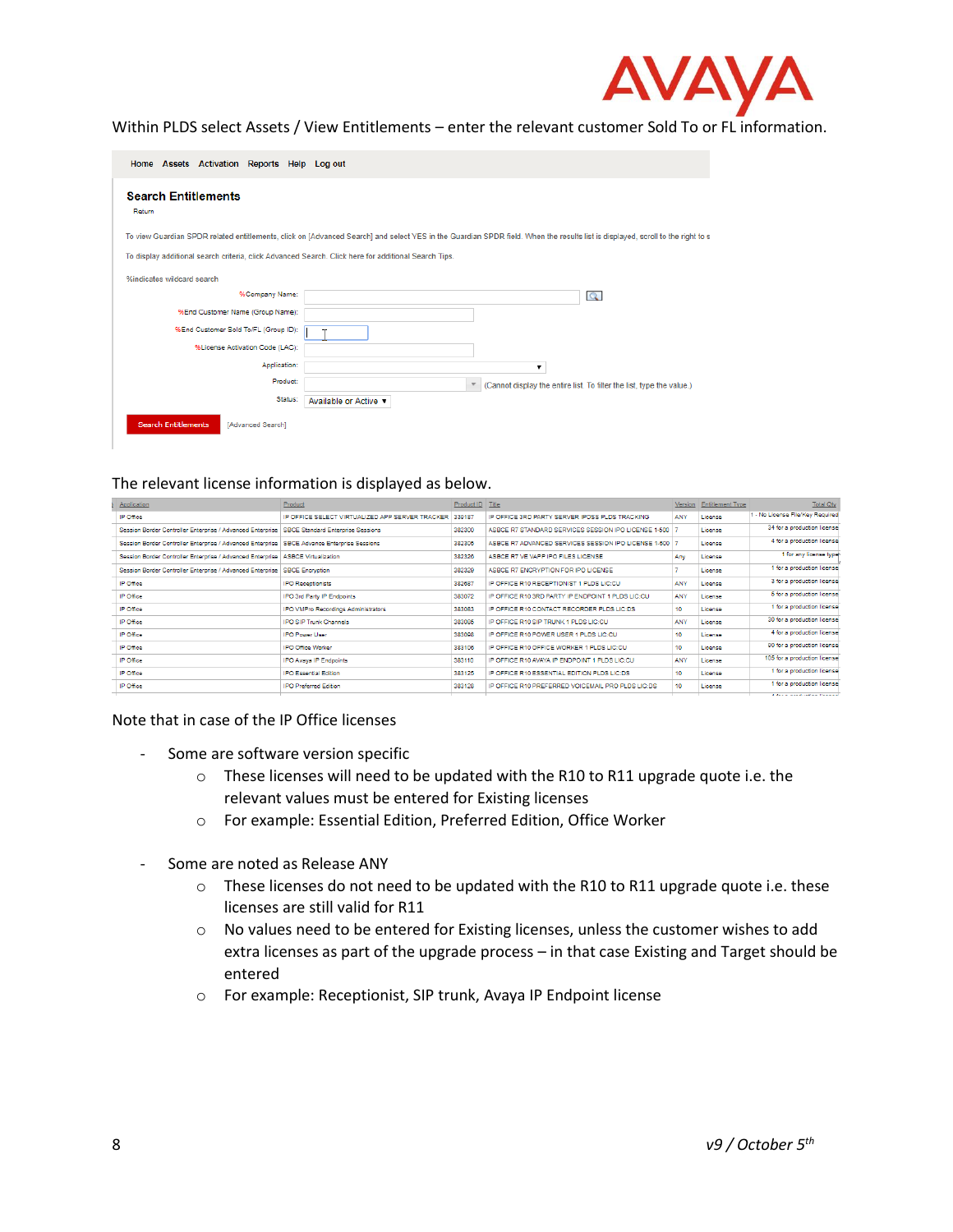

## <span id="page-8-0"></span>PLDS – Regeneration (Demo Systems)

The steps involved in upgrading a R10 **demo system** to R11 are as follows:

- No A1S quote is required.
- Download the R11 software from Support Portal @ [https://support.avaya.com/downloads/download](https://urldefense.proofpoint.com/v2/url?u=https-3A__support.avaya.com_downloads_download-2Ddetails.action-3FcontentId-3DC2018511135206970-5F8-26productId-3DP0160-26releaseId-3D11.0.x&d=DwMFAg&c=BFpWQw8bsuKpl1SgiZH64Q&r=3VU2BLW4AsC_N-cbwLKB7aX9E1JWkfhdVcUPdHG7HAk&m=c-U4ZeJRZf4QpSiBz8z1VfNu635VQ037M5BcLCb_UD0&s=yk-CnCazyvtG1Mjy12wQZ1dBKOnANSQZMh4tMWkV1XU&e=)[details.action?contentId=C2018511135206970\\_8&productId=P0160&releaseId=11.0.x](https://urldefense.proofpoint.com/v2/url?u=https-3A__support.avaya.com_downloads_download-2Ddetails.action-3FcontentId-3DC2018511135206970-5F8-26productId-3DP0160-26releaseId-3D11.0.x&d=DwMFAg&c=BFpWQw8bsuKpl1SgiZH64Q&r=3VU2BLW4AsC_N-cbwLKB7aX9E1JWkfhdVcUPdHG7HAk&m=c-U4ZeJRZf4QpSiBz8z1VfNu635VQ037M5BcLCb_UD0&s=yk-CnCazyvtG1Mjy12wQZ1dBKOnANSQZMh4tMWkV1XU&e=)
- Using the original R10 LAC in PLDS, click on **Regenerate**, click **Next** twice and then **Finish** which produces a new file. A PLDS Job Aid for License Regeneration can be reviewed on the Support Portal @ [https://downloads.avaya.com/css/P8/documents/2037267.](https://downloads.avaya.com/css/P8/documents/2037267)
- If you apply the R11 file to an IP Office demo system before the upgrade it will still show up as a R10 license in the Manager license tab. Once you upgrade the IP Office demo system to R11 using standard tools the license will then show as R11.

| Ownership<br>License/Kev<br>Overview                             | Features<br>Transactions        |    |                                                   |                                                         |                |
|------------------------------------------------------------------|---------------------------------|----|---------------------------------------------------|---------------------------------------------------------|----------------|
|                                                                  |                                 |    |                                                   |                                                         |                |
| License Host (WebLM Server Name) Summary                         |                                 |    |                                                   |                                                         |                |
|                                                                  |                                 |    |                                                   |                                                         |                |
| License Host (WebLM Server Name):                                |                                 |    |                                                   |                                                         |                |
|                                                                  |                                 |    |                                                   |                                                         |                |
|                                                                  |                                 |    |                                                   |                                                         |                |
|                                                                  |                                 |    |                                                   |                                                         |                |
| Host ID (with Dashes) :                                          |                                 |    |                                                   |                                                         |                |
|                                                                  |                                 |    |                                                   |                                                         |                |
| License Host Usage:                                              |                                 |    |                                                   |                                                         |                |
|                                                                  |                                 |    |                                                   |                                                         |                |
| <b>Activation Details</b>                                        |                                 |    |                                                   |                                                         |                |
| IP Office                                                        | Product                         |    | Software Version                                  | <b>Total Oty</b>                                        |                |
| <b>Standard</b>                                                  | <b>IPO R10 Demo Preferred</b>   |    | ANY                                               | 1 for a non-production license                          | <b>Details</b> |
| Remaining Moves: 999998                                          |                                 |    |                                                   |                                                         |                |
|                                                                  |                                 |    |                                                   |                                                         |                |
| Ownership<br>License/Key                                         | Features<br><b>Transactions</b> |    |                                                   |                                                         |                |
|                                                                  |                                 |    |                                                   |                                                         |                |
|                                                                  |                                 |    | Qty Feature Keyword                               | Description                                             |                |
|                                                                  |                                 |    | 1 FEAT IPO NONSELECT                              | IP Office Non Select Platform                           |                |
|                                                                  |                                 |    | 1 FEAT IPO WLM ENTERPRISE                         | WebLM Enterprise License Hosting                        |                |
|                                                                  |                                 |    | 1 VALUE IPO ACCS                                  | <b>ACCS</b>                                             |                |
|                                                                  |                                 |    | 5 VALUE IPO AVAYA IP ENDPOINTS                    | Avaya IP Endpoints                                      |                |
|                                                                  |                                 |    | 1 VALUE IPO CCC WOC                               | Receptionists (match with product management interface) |                |
|                                                                  |                                 |    | 1 VALUE IPO EDITION ESSENTIAL                     | <b>Essential Edition</b>                                |                |
|                                                                  |                                 |    | 1 VALUE IPO EDITION PREFERRED                     | <b>Preferred Edition</b>                                |                |
|                                                                  |                                 |    | 5 VALUE IPO ICR AGENT                             | Integrated Contact Reporter Voice Agent                 |                |
|                                                                  |                                 |    | 1 VALUE_IPO_ICR_SUPRVISR                          | <b>Integrated Contact Reporter Supervisor</b>           |                |
|                                                                  |                                 |    | 1 VALUE IPO IPSEC<br>4 VALUE IPO IPTRUNK CHANNELS | <b>IPSec Tunneling</b><br>Voice Networking Channels     |                |
|                                                                  |                                 |    | 5 VALUE_IPO_SIPTRUNK_CHANNELS                     | <b>SIP Trunk Channels</b>                               |                |
|                                                                  |                                 |    | 1 VALUE IPO SOFTWARE SMALL UPG                    | Software Small Site Upgrade                             |                |
|                                                                  |                                 |    | 1 VALUE IPO TAPICC                                | Third Party API                                         |                |
|                                                                  |                                 |    | 25 VALUE IPO USR DEMO                             | Demo User                                               |                |
|                                                                  |                                 |    | 5 VALUE IPO USR MOBILE                            | Mobile Worker                                           |                |
|                                                                  |                                 |    | 5 VALUE IPO USR OFFICE                            | Office Worker                                           |                |
| Overview<br>Showing: 1-22 of 22<br>Activation Date: Jun 28, 2018 |                                 |    | 5 VALUE_IPO_USR_POWER                             | <b>Power User</b>                                       |                |
|                                                                  |                                 |    | 5 VALUE_IPO_USR_TELEWORK                          | Teleworker                                              |                |
|                                                                  |                                 | L) | 1 VALUE IPO VM MEDIA MANAGER<br>4 VALUE IPO WAV   | <b>VMPro Media</b><br>Wave User                         |                |

Showing: 1-22 of 22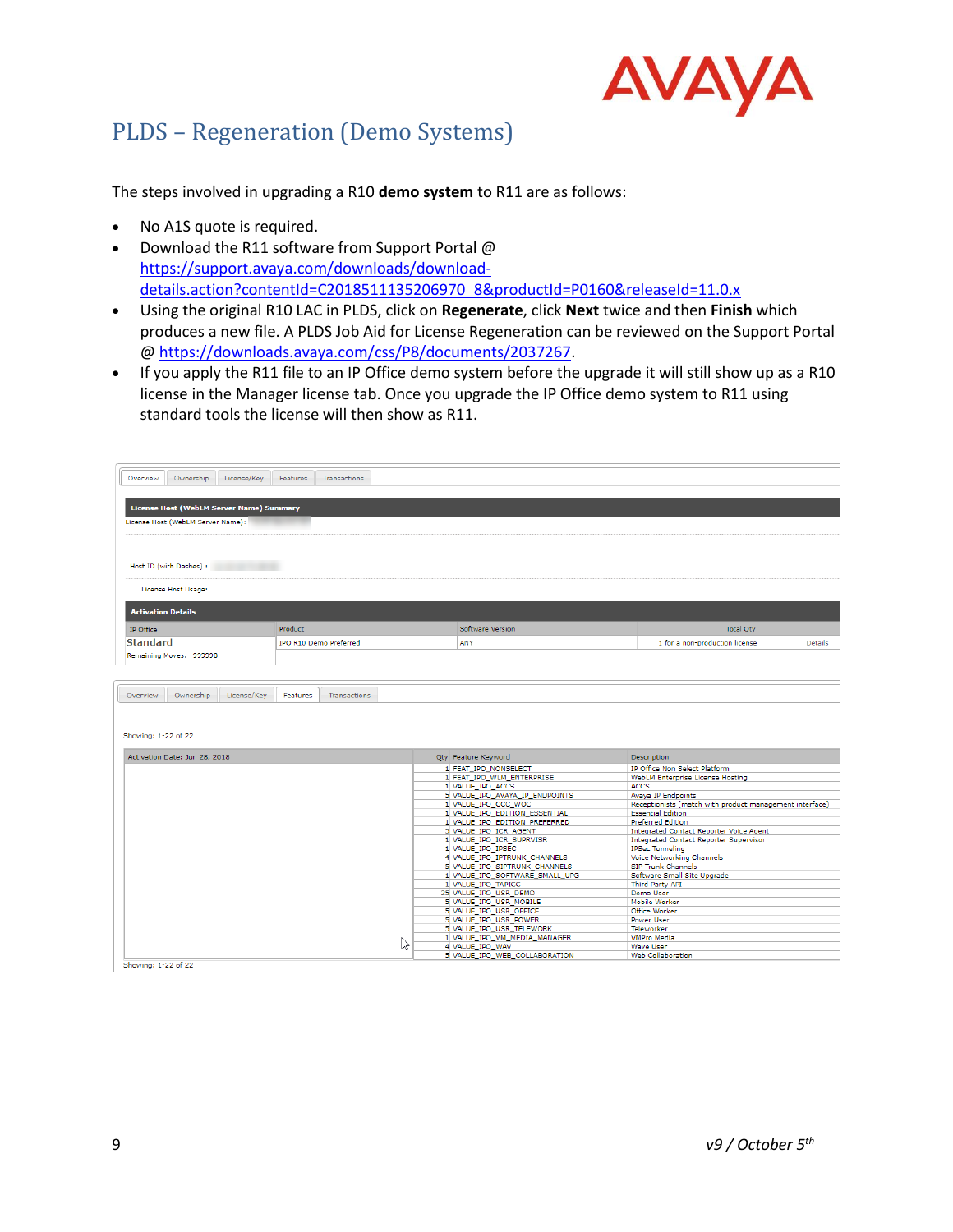

## <span id="page-9-0"></span>Known Issues

- **Prepaid Upgrades not working in PLDS**
	- o **As of early October, there are still a small number of IP Office part codes that are not triggering the expected IPOSS entitled upgrade option (Prepaid Upgrade) in PLDS. An update will be provided as soon as this is resolved – in the interim period an email to Product Operations team will resolve the issue.**
- Prepaid Upgrades not working in PLDS
	- o Interim workaround explained earlier in document for IPOSS entitled upgrades
	- $\circ$  It is expected to be late August before all IPOSS contracts are re-triggered to flag R11 entitlements
	- o RESOLVED as of mid-August
- R10+ CTI Upgrade license is included with some upgrade quotes in error
	- o Can remove via design adjust if required
	- o RESOLVED in June release
- R10+ ACCS Enable ADI MG Agent is included with some upgrade quotes in error
	- o Can remove the \$0 code via design adjust if required
	- o RESOLVED in June release
- Cannot input Web Collab user value
	- $\circ$  This is a R10+ code so only impacts if want to add extra licenses as part of upgrade
	- o RESOLVED in June release
- Customer does not receive Media Manager /E licenses when choosing IPOCC and AWFOS
	- $\circ$  The issue is being worked and the licenses will be provided manually until resolved
	- o RESOLVED in August release (18.3)
- Customers with SMB designs cannot choose IPOCC as an option
	- o Customers who want IPO R11 SMB and IPOCC 10
	- o Easiest workaround is to order IPO R10 and since IPOSS is required then request immediate upgrade
	- o RESOLVED in August release (18.3)
- Issue to activate R11 licenses due to Video Softphone for Mac
	- o Video Softphone for Mac is not supported on R11
	- $\circ$  Product Ops is manually fixing the issue currently expected to be resolved in next few weeks
	- o RESOLVED